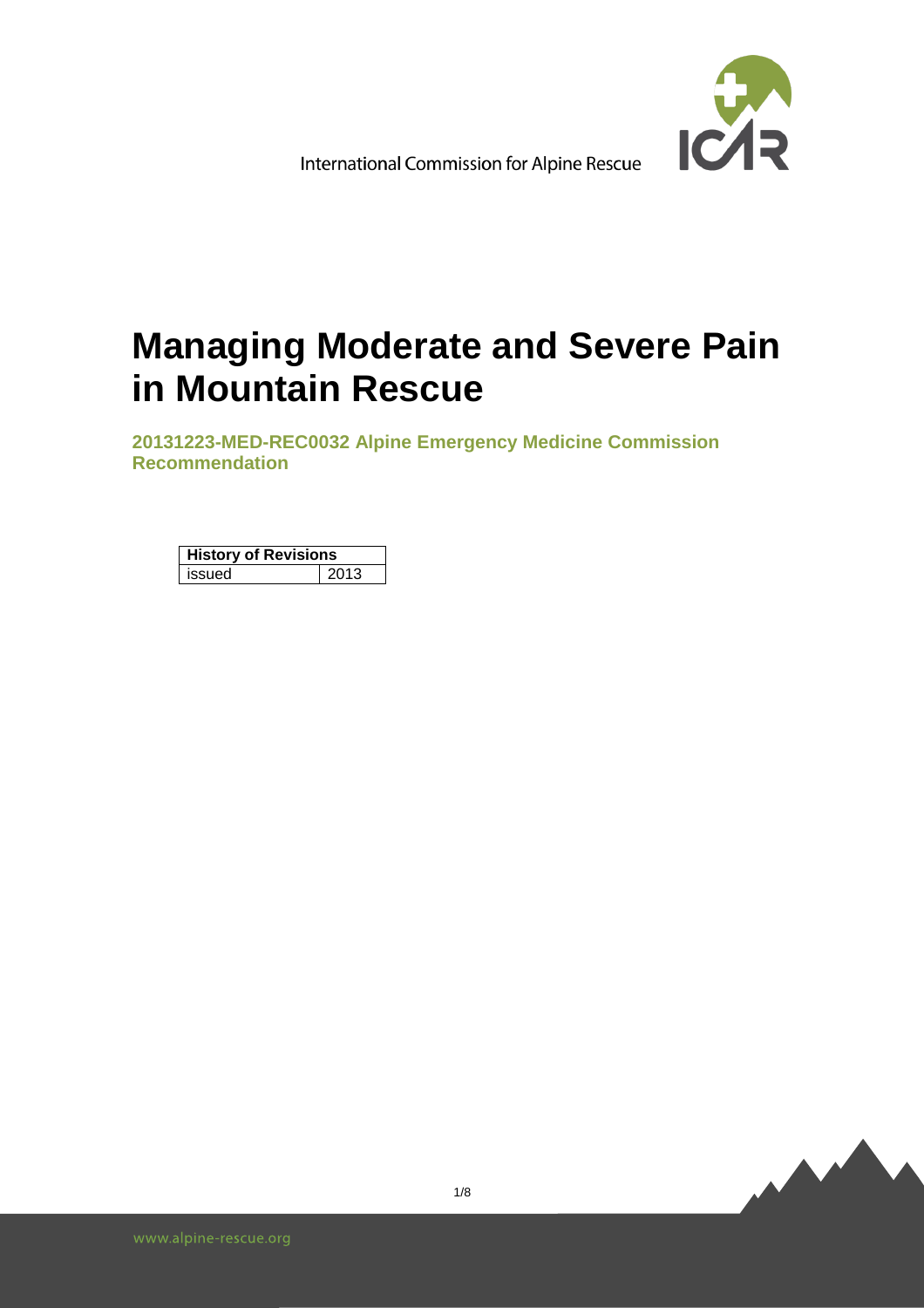HIGH ALTITUDE MEDICINE & BIOLOGY Volume 15, Number 1, 2014  $@$  Mary Ann Liebert, Inc. DOI: 10.1089/ham.2013.1135



# Managing Moderate and Severe Pain in Mountain Rescue

John Ellerton, MRCSP,<sup>1,2</sup> Mario Milani, MD,<sup>2,3</sup> Marc Blancher, MD,<sup>2,4</sup> Grégoire Zen-Ruffinen, MD,<sup>2,5</sup> Sven Christjar Skaiaa,<sup>2,6</sup> Bruce Brink,<sup>2,7</sup> Ashish Lohani, MD,<sup>2,8</sup> and Peter Paal, MD<sup>2,9</sup>

# Abstract

Ellerton, John, Mario Milani, Marc Blancher, Gregoire Zen-Ruffinen, Sven Christjar Skaiaa, Bruce Brink, Ashish Lohani, and Peter Paal. Managing moderate and severe pain in mountain rescue. *High Alt Med Biol.* 15:8–14, 2014.—Aims: We aimed to describe evidence-based options for prehospital analgesia, and to offer practical advice to physicians and nonphysicians working in mountain rescue. Methods: A literature search was performed; the results and recommendations were discussed among the authors. Four authors considered a scenario. The final article was discussed and approved by the International Commission for Mountain Emergency Medicine (ICAR MEDCOM) in October 2013. Results and Recommendations: Many health care providers fail to recognize, assess, and treat pain adequately. Assessment scales and treatment protocols should be implemented in mountain rescue services to encourage better management of pain. Specific training in assessing and managing pain is essential for all mountain rescuers. Persons administrating analgesics should receive appropriate detailed training. There is no ideal analgesic that will accomplish all that is expected in every situation. A range of drugs and delivery methods will be needed. Thus, an 'analgesic module' reflecting its users and the environment should be developed. The number of drugs carried should be reduced to a minimum by careful selection and, where possible, utilizing drugs with multiple delivery options. A strong opioid is recommended as the core drug for managing moderate or severe pain; a multimodal approach may provide additional benefits.

Key Words: analgesia, emergency medicine, environmental medicine, mountain rescue, pain management.

<sup>6</sup>Department of Emergency Medicine and Critical Care, Oslo University Hospital, Oslo, Norway.

<sup>&</sup>lt;sup>1</sup>General Practitioner and Medical Officer, Mountain Rescue (England and Wales), Birbeck Medical Group, Penrith, United Kingdom. 2 International Commission for Mountain Emergency Medicine (ICAR MEDCOM). 3 Regional Emergency Medical Services Agency (AREU/118), A.O. Ospedale di Lecco, Lecco, Italy, and Mountain and Cave Rescue

National Association (CNSAS) Medical Director, Italy. <sup>4</sup>

Department of Emergency Medicine and French Mountain Rescue Association (ANMSM), Grenoble University Hospital. Grenoble, France.

<sup>&</sup>lt;sup>5</sup>General Practitioner and Anesthesia, Medical director Air-Glaciers Sion, medcom OCVS-KWRO Valais, Sion, Switzerland.

<sup>7</sup> Whistler/Blackcomb Ski Patrol and British Columbia Ambulance Service, Whistler, British Columbia, Canada.

<sup>8</sup> Mountain Medicine Society of Nepal, Diploma in Mountain Medicine, Kathmandu, Nepal.

<sup>9</sup> Department of Anesthesiology and Critical Care Medicine, Innsbruck Medical University, Innsbruck, Austria.

Official Recommendations of the International Commission for Mountain Emergency Medicine, ICAR MEDCOM. Intended for Mountain Rescue First Responders, Nurses, Paramedics, Physicians, and Rescue Organizations.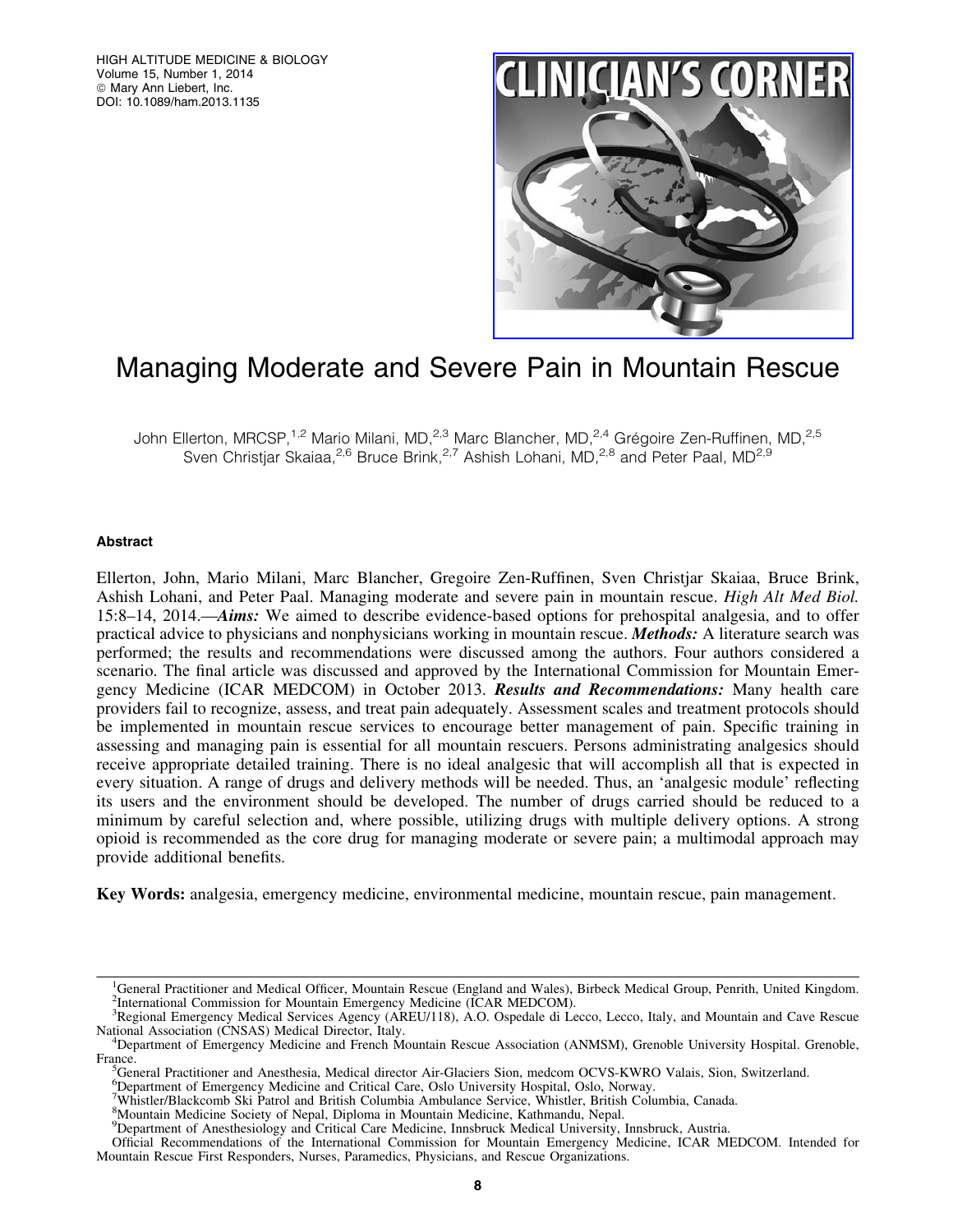#### Introduction

THE PROVISION OF EFFECTIVE AND SAFE ANALGESIA is a core principle of prehospital care (Thomas and Shewakramani, 2008). Recognizing its importance, the International Commission of Mountain Emergency Medicine (ICAR MEDCOM) published a recommendation for the treatment of pain in 2001 (Thomas et al., 2001). Since then, there has been an expansion in facilities that provide mountain emergency medicine, such as the medical posts at Everest Base Camp, and in the sophistication of organized mountain rescue (Brugger et al., 2005; Elsensohn et al., 2009; Tomazin et al., 2011). There has also been recognition that pain is frequently poorly treated as a result of logistical factors, poor assessment, operator-dependant fears, and environmental factors, including constraints on IV access. In many mountain areas, nonphysicians provide the emergency care, monitoring is rudimentary, and time scales are protracted. These factors encourage a wider range of less well-known therapies that are often taken from other austere environments (Ellerton et al., 2013).

We aim to review current knowledge of prehospital analgesia and suggest evidence-based options that are applicable in the mountains. By using a scenario, we wish to stimulate diverse thinking. We believe a didactic approach will not overcome the practical difficulties rescuers encounter.

#### Scenario

A fit, healthy 40-year-old man (80 kg) with no allergies or past medical history falls on a 50° snow and rock slope, and clinically has a closed fracture of the shaft of the femur. His pain score is 9 out of 10 and he is ''begging for pain relief.'' There is no other apparent injury.

In all settings, scene safety, an assessment and management of life-threatening conditions (primary survey), and basic history (including allergy) are essential (Lee and Porter, 2005). Consideration of environmental protection (prevention of hypothermia), and early planning and communication of an evacuation plan may also be required. Nonpharmacological methods of providing pain relief, including timely splinting of the injury and packaging of the casualty, will be needed (Ellerton et al., 2009b). Early pharmacological interventions should be considered to facilitate these procedures if conditions permit. The casualty is frequently not in a horizontal supine position; correcting this may or may not be achievable. This should be considered before a drug that may induce altered consciousness or hypotension is given. Oxygen is recommended if hypoxemia is present or to be expected. The preferred analgesia strategy and any alternatives will depend on the health professional's training and skills. Techniques new to the provider should be experienced in controlled situations first. The strategy should become simpler as the conditions become more difficult, the casualty more severely injured, and the equipment less sophisticated.

We asked four co-authors with very different geographical and professional backgrounds to describe how they might achieve analgesia in their particular environment:

*GZR, Switzerland:* ''With the infrastructure of a dedicated Helicopter Emergency Medical Service and short flight times, there is the opportunity to manage the casualty in a way similar to the Emergency Department (Tomazin et al., 2012). Ideally, the team disembarks some 50 m away from the casualty to

reduce cooling of the unprotected casualty from the helicopter downwash. If at all possible, an intravenous (IV) cannula is inserted and fentanyl given in 50 mcg boluses every 2–4 min until pain relief (as assessed on a verbal pain score) is achieved (Kanowitz et al., 2009). Using this titrated approach, an adult normally will have 200–300 mcg of fentanyl (approximately 3 mcg/kg). If analgesia is inadequate, racemic ketamine is added (20–40 mg boluses every 2 min) expecting that 80 mg (approximately 1 mg/kg) will be given. Half the dose is required if S-ketamine is used (Marland et al., 2013). The aim is to maintain verbal contact throughout. The casualty is also monitored by pulse oximetry, electrocardiography, and noninvasive blood pressure measurement. Routinely, a small titrated dose of midazolam (1–2 mg total dose) is also given, as an agitated casualty is not suitable for transporting in a helicopter (Bredmose et al., 2009).''

*BB, Canada: ''*In the mountains of British Columbia and Alberta, Advanced and Critical Care Paramedics are likely to be members of the mountain rescue teams and professional ski patrols. Their first choice analgesic is a parenteral opioid. In the rare occasions where the IV route is time consuming or disruptive, 100 mcg of intranasal (IN) fentanyl (approximately 1.4 mcg/kg) via an atomizer is considered as an alternative (Borland et al., 2007). Though it works well, there is minimal evidence of its use in adults, and none on the effects that a cold environment may have on its bioavailability. Properly applied traction and splinting must not be overlooked as an effective way of providing pain relief, and may lead to a reduced opioid requirement. When opioids are relatively contraindicated (for example, when shivering may be impaired) or supplementary analgesia is required, 30 mg of IV ketorolac is considered, noting its effect on coagulation, reports of acute renal and gastrointestinal damage and its restricted prehospital use in some countries (MHRA, 2007; Wedmore et al., 2005).''

*SCS, Norway: ''*In an austere cold environment, the onscene time has to balance with need to start an evacuation to a less hostile environment. The goals are to optimize patient's safety and comfort, and reduce disruptions during the evacuation. On scene time should not exceed 30 min, if at all possible. 'Rendezvous systems' have been described in the use of helicopters in mountain rescue; a similar approach during a prolonged terrestrial rescue may be helpful if a staging shelter was readily available en route (Tomazin et al., 2011). Co-morbidities such as hypothermia, hypovolemia, and head and chest injury are often present but ill-defined in the field. Nevertheless, they must still be taken into account. Analgesics have increased clearance times in hypothermia and will accumulate if standard doses are given. A loading dose of oral paracetamol (acetaminophen) 1.5–2 g followed, if necessary, by titrated IV opioid or ketamine is recommended to allow proper splinting and packaging. If this scenario encompasses an evacuation time of many hours, there is a strong indication for a regional anesthesia, as this may provide many hours of good quality analgesia and thus avoid repeated doses of opioid or ketamine. With suitable experience, a femoral nerve block or a fascia iliaca compartment block with 20–30 mL of lidocaine (10 mg/mL) can performed very successfully and safely (Lopez et al., 2003; Gros et al., 2012).''

*AL, Nepal:* ''As a doctor working at 'Everest ER' and administering strong analgesics at altitude, the potential of strong opioids to worsen the casualty's oxygen desaturation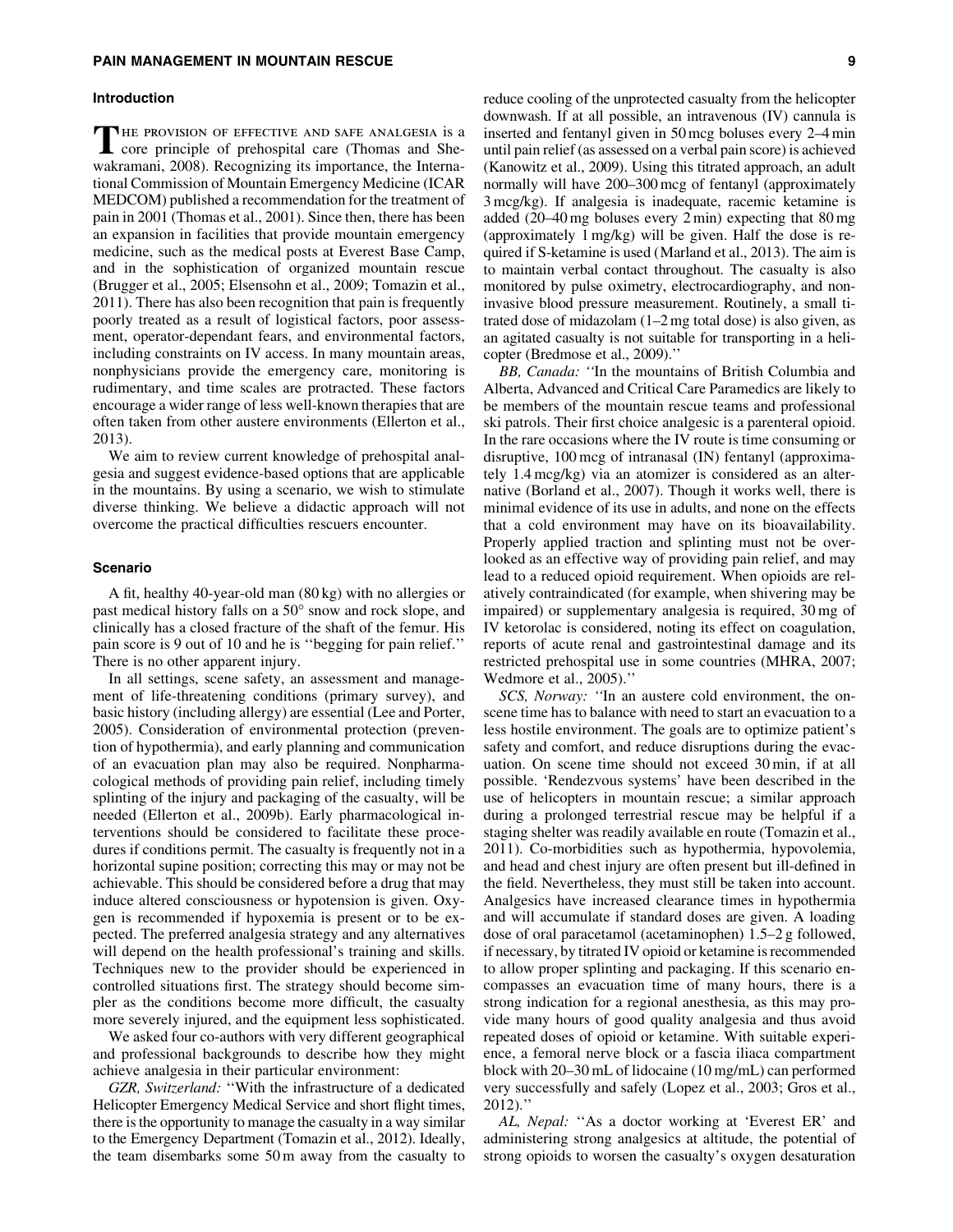concerns me. Monitoring will be effectively restricted to clinical parameters. An incident occurring above base camp will involve long transport times and objective dangers. Usually splinting and packaging to transfer the casualty to a safer location is a priority. Analgesics with a quick onset of action and noninvasive route of administration are preferable. Ketamine, by one of its routes of administration, and methoxyflurane are appealing in this scenario (Grindlay and Babl, 2009; Windsor et al., 2009). IV tramadol, which is available at pharmacies in Nepal and not regulated as severely as morphine and fentanyl, could be judiciously used. In the context of postoperative pain, respiratory depression due to tramadol is said to be less than morphine; whether that translates into a clinical significant advantage at altitude is not known (Houmes et al., 1992). A multimodal approach using nonpharmacological techniques, such as local cooling, and a combination of drugs to limit opioid side effects would be preferred.''

#### General Considerations

Pain is ''An unpleasant sensory and emotional experience associated with actual or potential tissue injury'' (International Association for the Study of Pain, 2013). It is not easily measured, and may vary with the age, condition, ethnicity, and gender of the patient (Post et al., 1996). Time and comorbidities also affect pain. These differences have important effects in the way pain is expressed and how pain relief is requested. Furthermore, the provision of prehospital analgesia by health care providers is determined by their knowledge and beliefs, as well as the pervading culture of the work environment. These factors contribute to the described inadequacies in pain relief. Using a pain score, such as a verbal numerical rating, can be helpful ( Jennings et al., 2009; Berben et al., 2012). Quality improvement programs can optimize pain management and should incorporate nonpharmacological techniques. When conditions are extreme, the health care provider must remember that a great deal of pain relief can be provided by distraction, confidence, and reassurance, and a cold compress and splinting of injuries (McManus and Sallee, 2005; Ellerton et al., 2009b).

#### Does Prehospital Analgesia Influence Outcome?

Pain increases the stress response leading to tachycardia, hypertension, increased oxygen consumption, and endocrine and immunological effects. Linking these physiological changes to a poor outcome has been elusive. However, recent research has linked acute pain following trauma with psychological distress (Keene et al., 2011). For example, early use of IV morphine was associated with a reduction in the development of posttraumatic stress disorder (PTSD) in a military setting (Holbrook et al., 2010). Whether this finding can be generalized to all analgesics and other environments is unknown, though there is supportive evidence that higher pain levels are associated with higher rates of acute stress disorder and PTSD (Norman et al., 2008).

# Which Analgesics Have an Evidence Base in the Prehospital Setting for Treating Moderate or Severe Pain?

No single drug is perfect for prehospital care but there is ample support that strong IV opioids (particularly fentanyl and morphine) or ketamine (with midazolam) given in a titrated manner are safe and effective in managing severe pain (Smith et al., 2009; Smith et al., 2012). Other IV candidates (e.g., weaker opioids such as tramadol, acetaminophen/paracetamol, and nonsteroidal anti-inflammatory drugs) may have a role in moderate pain (Cepeda et al., 2005; Craig et al., 2012).

Inhalational agents, such as 50% nitrous oxide/50% oxygen and methoxyflurane, are appealing as a simple way of rapidly achieving analgesia in moderate pain (Babl et al., 2008; Ducassé et al., 2013; Ellerton et al., 2013). However, pain relief is inferior to IV morphine or IN fentanyl ( Johnston et al., 2011; Middleton et al., 2011). When peripheral IV access is difficult, other parenteral routes including intraosseous (IO) and intramuscular (IM) can be utilized. The less invasive IN and buccal routes can be recommended, though facial injury may preclude their use and the bioavailability in a cold environment may not match that of the published literature. Fentanyl IN is effective and comparable to IV morphine (Rickard et al., 2007; Hansen et al., 2012). High concentration formulations are necessary and have recently been introduced. Sufentanil and diamorphine are alternatives (Kendall et al., 2001; Steenblik et al., 2012). A shorter time from the decision to give IN analgesia to its administration would be expected, though this has not always been demonstrated (Regan et al., 2013). Buccal administration of fentanyl citrate provides another effective method, though its onset time may be inferior to IV administration (Mahar et al., 2007; Wedmore et al., 2012).

Loco-regional anesthesia, which can offer excellent analgesia, is another technique to consider. It also may permit patient contribution during difficult or long evacuations that occur in cave and high altitude rescue. Femoral nerve blocks have been performed in the prehospital environment (Gros et al., 2012). Simple procedures like wrist blocks and digital blocks may be considered (Pasquier et al., 2012; Simpson et al., 2012). More complex nerve blocks including interscalene, intercostal, sciatic, and ankle blocks may be possible if the health care provider has suitable skills (Wedmore et al., 2005).

# Is a Multimodal Drug Approach Supported by Literature?

Using a combination of analgesics to improve pain relief is in vogue, particularly in view of low success rates to single agents, and is frequently used (Ellerton et al., 2013; Moore et al., 2013). However the literature is sparse and conflicting as to its advantages. For example, in one study, IN fentanyl and methoxyflurane were no better than IN fentanyl alone ( Johnston et al., 2011). In another study, morphine combined with ketamine was advantageous in terms of morphine sparing, but at the expense of more side effects (Galinski et al., 2007; Jennings et al., 2012). Minimizing side effects, which may be more common when multiple drugs are used, is important as even minor problems such as nausea and vomiting can become potentially hazardous during an evacuation. Prophylactic antiemetics such as ondansetron or a phenothiazine may be appropriate. Managing severe complications in an austere environment could be very challenging.

# What Agents Are Recommended for Prehospital Procedural Sedation?

When procedural sedation is required ketamine, midazolam, etomidate, and propofol are commonly used in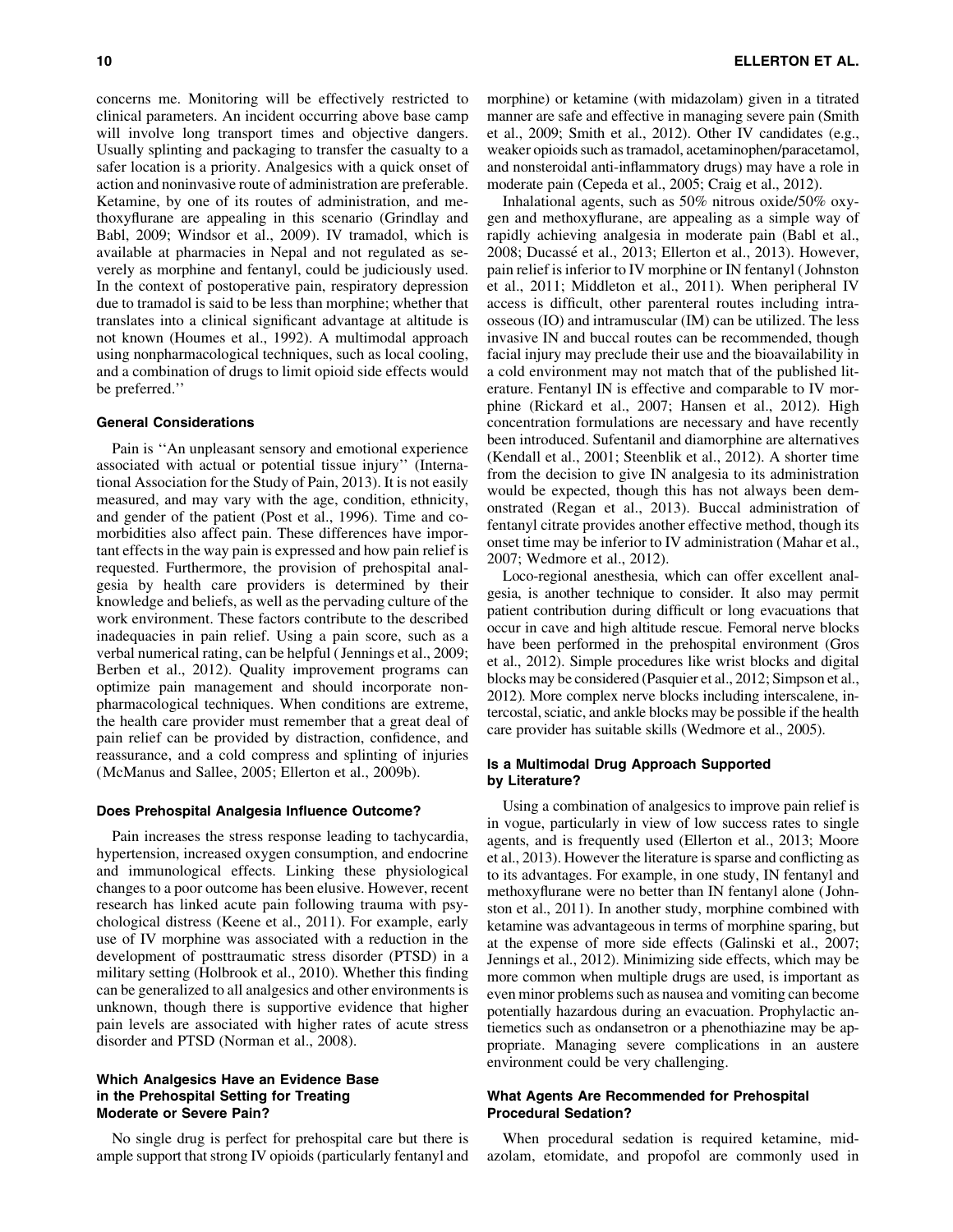# **PAIN MANAGEMENT IN MOUNTAIN RESCUE 11 AND 2008 11 AND 2009 11 AND 2009 11 AND 2009 11 AND 2009 11 AND 2009 11**

emergency departments (Sacchetti et al., 2007). In this setting, the advantages of using a synergistic combination of ketamine and propofol compared with either agent alone have been discussed with no firm conclusion (Green et al., 2011). In the prehospital environment, co-administration of ketamine and midazolam is regarded by some as the standard (Brednose et al., 2009; Ellerton et al., 2009a). The combination may reduce the incidence of emergence phenomena; an important consideration during an evacuation (Moy and Le Clerc, 2011; Sener et al., 2011).

# What Monitoring Should Be Performed?

Prehospital analgesia for moderate or severe pain must be given under continuous clinical observation supplemented with appropriate noninvasive monitoring. A minimum set of

| Technique/ agent                           | Adult starting dose<br>(Dose in children)                         | Adult subsequent<br>$doses^*$                                    | <i>Comments</i><br>contraindication                                                                                                 |
|--------------------------------------------|-------------------------------------------------------------------|------------------------------------------------------------------|-------------------------------------------------------------------------------------------------------------------------------------|
| Opioids                                    |                                                                   |                                                                  |                                                                                                                                     |
| Morphine <sup>1</sup>                      |                                                                   |                                                                  |                                                                                                                                     |
| IV                                         | 5-10 mg* (100 mcg/kg,<br>max 10 mg                                | 5 <sub>mg</sub>                                                  | Avoid if renal failure                                                                                                              |
| IM                                         | 10-20 mg* (200 mcg/kg,<br>max 10 mg                               | 10 <sub>mg</sub>                                                 | As above                                                                                                                            |
| IO                                         | $5-10$ mg* $(100$ mcg/kg,<br>max 10 mg                            | 5 <sub>mg</sub>                                                  | As above                                                                                                                            |
| Fentanyl                                   |                                                                   |                                                                  |                                                                                                                                     |
| IV                                         | 50-100 mcg* (1-3 mcg/kg,<br>$max$ 100 $mcg$ )                     | $25 \,\mathrm{mcg}$                                              | Avoid if on monoamine<br>oxidase inhibitors<br>(MAOI) drugs                                                                         |
| IN                                         | $180 \,\text{mcg}^* (1.5 \,\text{mcg/kg})$                        | $60 \text{ mcg}$ x2<br>$(15 \text{ mcg x2})$                     | As above                                                                                                                            |
| Buccal                                     | OTFC 800 mcg*<br>$(10-15 \text{ mcg/kg})$                         |                                                                  | As above                                                                                                                            |
| Tramadol                                   |                                                                   |                                                                  |                                                                                                                                     |
| IV                                         | 50-100 mg (700 mcg/kg)<br>over $2-3$ min                          | $50 \,\mathrm{mg}$ every $20 \,\mathrm{min}$ ;<br>max 600 mg/day | Avoid if on monoamine<br>oxidase inhibitors<br>(MAOI) drugs                                                                         |
| <b>NSAID</b><br>Ketorolac                  |                                                                   |                                                                  |                                                                                                                                     |
| IV                                         | $15-30$ mg $(0.5$ mg/kg,<br>max 15 mg                             | none                                                             | Avoid if risk of GI bleeding<br>and if current or past<br>cardiovascular disease                                                    |
| Others                                     |                                                                   |                                                                  |                                                                                                                                     |
| Paracetamol                                |                                                                   |                                                                  |                                                                                                                                     |
| IV                                         | $> 50 \text{ kg} - 1 \text{ g}$ ; < 50 kg-15 mg/kg<br>over 15 min | Repeat after<br>4–6 hours                                        | 100 mL infusion over 15 min                                                                                                         |
|                                            | Ketamine (for analgesia) halve dose if S-Ketamine used            |                                                                  |                                                                                                                                     |
| IV                                         | $10-20$ mg* $(100$ mcg/kg)                                        | $5-20$ mg                                                        | Larger doses for procedural<br>sedation. Midazolam may<br>be co-administered                                                        |
| IM                                         | $1 \text{ mg/kg}$ *                                               |                                                                  |                                                                                                                                     |
| IN                                         | $0.5 \,\mathrm{mg/kg*}$                                           | $0.5$ mg/kg                                                      |                                                                                                                                     |
| Inhalational<br>Penthrox® (Methoxyflurane) |                                                                   |                                                                  |                                                                                                                                     |
| Inhaled                                    | Self-administered 3 mL<br>via inhaler                             | $3 mL$ (max 6 mL/day;<br>15 mL/week)                             | Avoid if renal impairment                                                                                                           |
| 50% Nitrous oxide/50% Oxygen               |                                                                   |                                                                  |                                                                                                                                     |
| Inhaled                                    | Self-administered                                                 |                                                                  | Avoid after SCUBA diving<br>and when tension<br>pneumothorax suspected.<br>Maintain cylinder at<br>$10^{\circ}$ C (50 $^{\circ}$ F) |

Table 1. Recommended Pharmacological Agents for Treating Moderate or Severe Pain in Mountain Rescue

\*Consider halving in the elderly, frail and hemodynamically compromised.

<sup>1</sup>Diamorphine, where available, is an alternative with the advantage that intranasal administration can be used.

OTFC= oral transmucosal fentanyl citrate.

Data from: Thomas, 2008; Rickard, 2007; Moy and Le Clerc, 2011; Ellerton, 2013; Royal Pharmaceutical Society of Great Britain and British Medical Association, 2013; Finn and Harris, 2010; Borland et al., 2007; BOC Healthcare, 2011.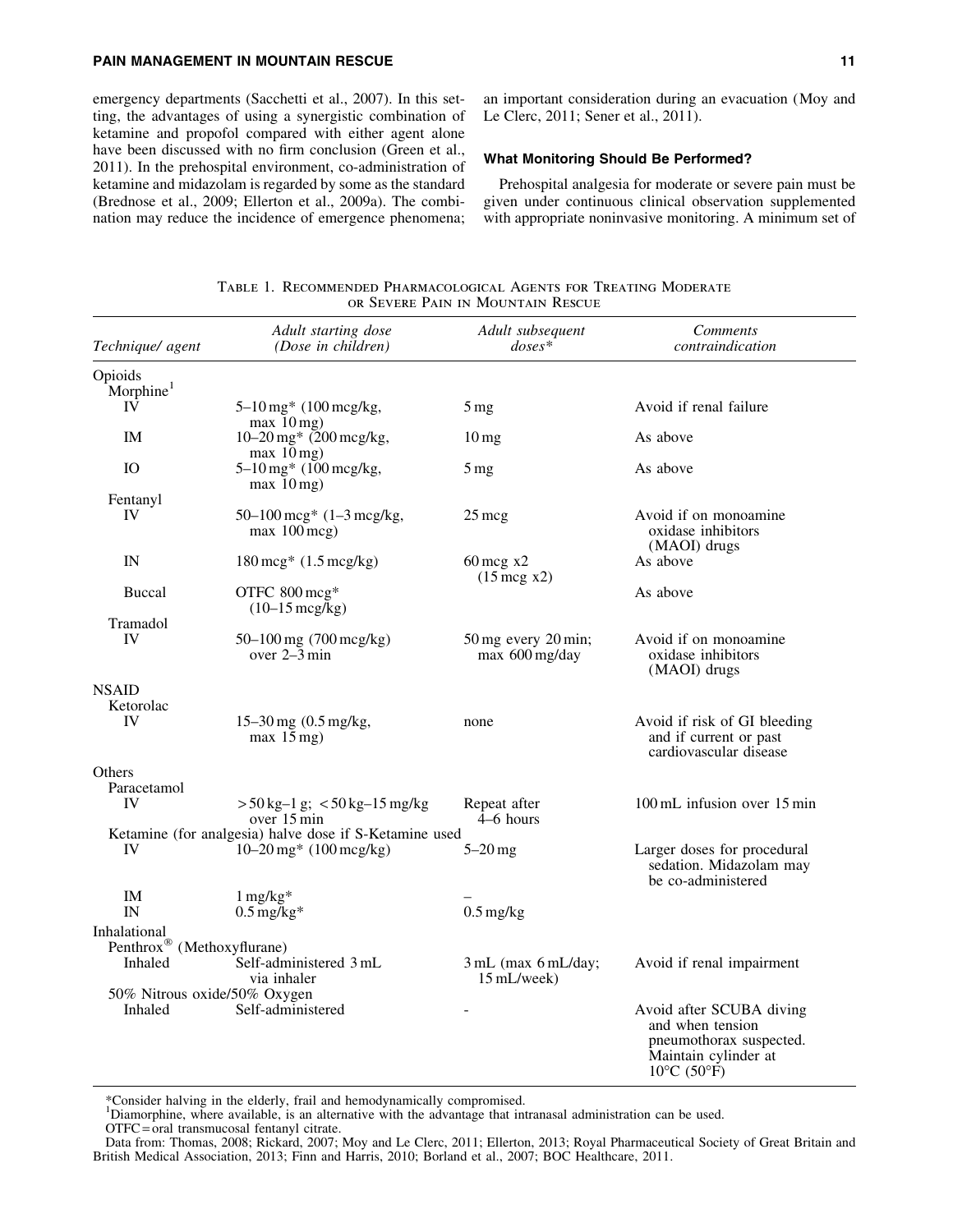observations would be: level of consciousness including verbal responses to questions; respiratory rate and pattern; skin color and heart rate. As the potency of drug(s) given increases to include strong opioids, noninvasive monitoring of blood pressure and oxygen saturation is recommended though does not replace clinical observations. When procedural sedation is contemplated, exhaled carbon dioxide concentration and electrocardiogram monitoring should also be considered (Goodwin et al., 2005). In the mountains, electronic monitoring maybe unreliable or impractical; sensor placement, battery performance, and the normal range of readings at altitude are a few of the factors that disrupt reliability (Luks and Swenson, 2011). In the same situations, managing adverse responses to analgesics and drug combinations can also be challenging. The clinician must anticipate these factors and their consequences, when deciding on their analgesic strategy particularly in circumstances where continuous monitoring is impossible and reversal agents (such as naloxone) are less available. As the highest risk of serious adverse events occurs within 25 min of receiving the last dose of IV analgesics, starting the evacuation 25–30 min after administration may be an appropriate compromise in a nontime critical scenario (Newman et al., 2003).

#### Which Analgesics Are Recommended for Non-Health Care Professionals?

In some countries, such as the United Kingdom, trained and certified mountain rescue team members are able to give analgesia according to protocols. Oral, inhalational, nasal, and buccal routes are preferred (Ellerton et al., 2013). It is particularly important to emphasize the benefits of nonpharmacological therapies in training, as the drug protocols will be inherently conservative to reflect the experience of the team members and their ability to manage adverse events. Rescue organizations where health care professionals do not routinely attend the incident site should consider developing an analgesia strategy though frequently options are constrained by national laws.

# Do Patient Factors Influence Which Analgesia Can Be Used?

Individualizing analgesia to each casualty is becoming more important as the rescue population becomes older and co-morbidities commoner. However, in a fit adult with no pre-existing drug use, initial doses can be standardized in many cases. Table 1 outlines dose information and specific contraindications.

Concurrent hypothermia alters the pharmacokinetics and pharmacodynamics of widely used drugs, including fentanyl, morphine, ketamine, and midazolam (van den Broek et al., 2010). The effects are complex but caution is urged particularly when additional doses are given. The sympathomimetic effects of ketamine on an irritable hypothermic heart have the potential for serious side effects (Marland et al., 2013).

In casualties with traumatic injury, the case for giving any of the classes of drugs mentioned in the scenario can be made. The consensus view is that opioids remain the gold standard for managing pain in acute trauma (Thomas et al., 2001). Unmasking significant blood loss, resulting in hypotension, is a concern; when there is doubt, the initial dose is often reduced and given over a longer period of time. Chest and head injury have, in the past, been regarded as contraindications to opioids. This absolute has been revised to a caution with an emphasis being placed on actively avoiding hypotensive or hypoxic episodes. In facial injury, absorption via the buccal and nasal routes may be impaired; other routes would be preferred.

Pain relief for medical and surgical conditions, such as acute coronary syndrome and an acute abdomen, will mimic as far as possible the healthcare professional's usual management.

### Recommendations

- Many health care providers fail to adequately recognize, assess, and treat pain. Hence, assessment scales and treatment protocols should be implemented in mountain rescue services.
- Specific training in assessing and managing pain is essential for all mountain rescuers. The importance of nonpharmacological methods should not be neglected.
- Persons administrating analgesics, whether a healthcare professional or not, should receive appropriate detailed training.
- There is no ideal analgesic that will accomplish all that is expected in every situation. A range of drugs and delivery methods will be needed. Thus an 'analgesic module', reflecting its users and the environment should be developed either by the organization or the individual (Elsensohn et al., 2011).
- $\bullet$  The number of drugs carried should be reduced to a minimum by careful selection and, where possible, utilizing drugs with multiple delivery options.
- A strong opioid is recommended as the core drug for managing moderate or severe pain; a multimodal drug approach may provide additional benefits.

#### Limitations

Prehospital data on analgesia are limited. The mountain environment can impose extreme conditions that could have significant clinical effects on the efficacy of a drug and its side effects. The techniques described have all been used in mountain rescue, but many are in their infancy with much is still to be learnt. Using them outside an organized rescue structure has not been assessed thoroughly. Persons administrating analgesics must accept responsibility for their actions.

#### Acknowledgments

This article reflects the consensus opinion of the International Commission for Mountain Emergency Medicine, ICAR-MEDCOM, which has full responsibility for the content.

#### Author Disclosure Statement

No manufacturer supported this study financially or materially. The authors have no financial or personal interest, nor obtain any grants or hold any patents concerning the described drugs or devices.

#### References

- Babl FE, Oakley E, Puspitadewi A, and Sharwood LN. (2008). Limited analgesic efficacy of nitrous oxide for painful procedures in children. Emerg Med J 25:717–721.
- Berben SA, Meijs TH, Van Grunsven PM, Schoonhoven L, and van Achterberg T. (2012). Facilitators and barriers in pain management for trauma patients in the chain of emergency care. Injury 43:1397–1402.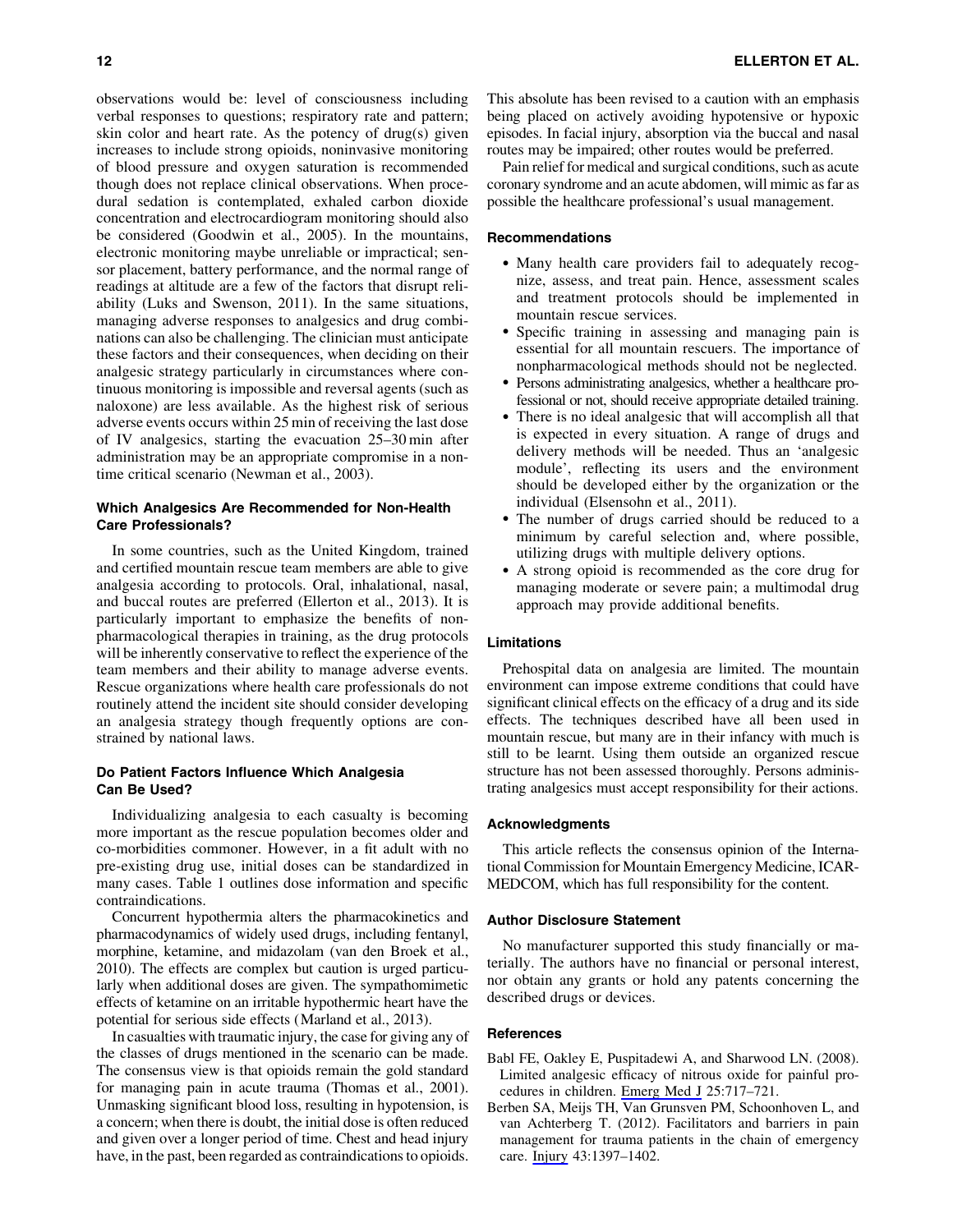#### PAIN MANAGEMENT IN MOUNTAIN RESCUE 2008 13 AND 13 AND 13

- BOC Healthcare. (2011). Entonox® Medical Gas Data Sheet. Available at http://www.bochealthcare.co.uk/internet.lh.lh.gbr/ en/images/Entonox\_MGDS\_HLC\_407285409\_57640.pdf; accessed December 2013.
- Borland M, Jacovs I, King B, and O'Brien D. (2007). A randomized controlled trial comparing intranasal fentanyl to intravenous morphine for managing acute pain in children in the Emergency Department. Ann Emerg Med 49:335–340.
- Bredmose PP, Lockey DJ, Grier G, Watts B, and Davies G. (2009). Pre-hospital use of ketamine for analgesia and procedural sedation. Emerg Med J 26;62–64.
- Brugger H, Elsensohn F, Syme D, Sumann G, and Falk M. (2005). A survey of emergency medical services in mountain areas of Europe and North America: Official recommendations of the International Commission for Mountain Emergency Medicine (ICAR Medcom). High Alt Med Biol 6:226–237.
- Cepeda MS, Carr DB, Miranda N, Diaz A, Silva C, and Morales O. (2005). Comparison of morphine, ketorolac, and their combination for postoperative pain: Results from a large, randomized, double-blind trial. Anesthesiology 103:1225–1232.
- Craig M, Jeavons R, Probert J, and Benger J. (2012). Randomised comparison of intravenous paracetamol and intravenous morphine for acute traumatic limb pain in the emergency department. Emerg Med J 29:37–39.
- Ducassé JL, Siksik G, Durand-Béchu M, et al. (2013). Nitrous oxide for early analgesia in the emergency setting: A randomized, double-blind multicenter prehospital trial. Acad Emerg Med 20:178–184.
- Ellerton JA, Greene M, and Paal P. (2013). The use of analgesia in mountain rescue casualties with moderate or severe pain. Emerg Med J 30:501–505.
- Ellerton J, Paal P, and Brugger H. (2009a). Prehospital use of ketamine in mountain rescue. Emerg Med J 26:760–761.
- Ellerton J, Tomazin I, Brugger H, and Paal P. (2009b). Immobilization and splinting in mountain rescue. Official Recommendations of the International Commission for Mountain Emergency Medicine, ICAR MEDCOM, Intended for Mountain Rescue First Responders, Physicians, and Rescue Organizations. High Alt Med Biol 10:337–342.
- Elsensohn F, Niederklapfer T, Ellerton J, Swangard M, Brugger H, and Paal P. (2009). Current status of medical training in mountain rescue in America and Europe. High Alt Med Biol 10:195–200.
- Elsensohn F, Soteras I, Resiten O, Ellerton J, Brugger H, and Paal P. (2011). Equipment of medical backpacks in mountain rescue. High Alt Med Biol 12:343–347.
- Finn M, and Dan Harris D. (2010). Intranasal fentanyl for analgesia in the paediatric emergency department. Emerg Med J 27:300–301.
- Godwin SA, Caro DA, Jagoda AS, Charles R, Marett BE, and Moore J. (2005). Clinical policy: Procedural sedation and analgesia in the Emergency Department. Ann Emerg Med 45:177–196.
- Galinski M, Dolveck F, Combes X, et al. (2007). Management of severe acute pain in emergency settings: Ketamine reduces morphine consumption. Am J Emerg Med 25:385–390.
- Green SM, Andolfatto G, and Krauss B. (2011). Ketofol for procedural sedation? Pro and Con. Ann Emerg Med 57:444–448.
- Grindlay J, and Babl FE. (2009). Review article: Efficacy and safety of methoxyflurane analgesia in the emergency department and prehospital setting. Emerg Med Australas 21:4–11.
- Gros T, Viel E, Ripart J, Delire V, Eledjam JJ, and Sebbane M. (2012). Prehospital analgesia with femoral nerve block following lower extremity injury. A 107 cases survey Ann Fr Anesth Reanim 31:846–849. [Article in French]
- Hansen MS, Mathiesen O, Trautner S, and Dahl JB. (2012). Intranasal fentanyl in the treatment of acute pain—A systematic review. Acta Anaesthesiol Scand 56:407–419.
- Holbrook TL, Galarneau MR, Dye JL, Quinn K, and Dougherty AL. (2010). Morphine use after combat injury in Iraq and post-traumatic stress disorder. N Engl J Med 362:110–117.
- Houmes R-JM, Voets MA, Verkaaik A, Erdmann W, and Lachmann B. (1992). Efficacy and safety of tramadol versus morphine for moderate and severe postoperative pain with special regard to respiratory depression. Anesth Analg 74: 510–514.
- International Association for the Study of Pain. Part III: Pain terms, a current list with definitions and notes on usage (1994). *Classification of Chronic Pain, Second Edition*, *IASP Task Force on Taxonomy*, Merskey H, and Bogduk N, eds. IASP Press, Seattle. pp. 209–214. Available at: http://www .iasp-pain.org/AM/Template.cfm?Section = Pain\_Definitions; Accessed March 2013.
- Jennings PA, Cameron P, and Bernard S. (2009). Measuring acute pain in the prehospital setting. Emerg Med J 26:552– 555.
- Jennings PA, Cameron P, Bernard S, Walker T, Jolley D, Fitzgerald M, and Masci K. (2012). Morphine and ketamine is superior to morphine alone for out-of-hospital trauma analgesia: A randomized controlled trial. Ann Emerg Med 59: 497–503.
- Johnston S, Wilkes GJ, Thompson JA, Ziman M, and Brightwell R. (2011). Inhaled methoxyflurane and intranasal fentanyl for prehospital management of visceral pain in an Australian ambulance service. Emerg Med J 28:57–63.
- Kanowitz A, Dunn TM, Kanowitz EM, Dunn WW, and Vanbuskirk K. (2006). Safety and effectiveness of fentanyl administration for prehospital pain management. Prehosp Emerg Care 10:1–7.
- Keene DD, Rea WE, and Aldington D. (2011). Acute pain management in trauma. Trauma 13:167–179.
- Kendall JM, Reeves BC, and Latter VS. (2001). Multicentre randomized controlled trial of nasal diamorphine for analgesia in children and teenagers with clinical fractures. BMJ 322:261–265.
- Lee C, and Porter KM. (2005). Prehospital management of lower limb fractures. Emerg Med J 22:660–663.
- Lopez S, Gros T, Bernard N, Plasse C, and Capdevila X. (2003). Fascia iliaca compartment block for femoral bone fractures in prehospital care. Reg Anesth Pain Med 28:203–207.
- Luks AM, and Swenson ER. (2011). Pulse oximetry at high altitude. High Alt Med Biol 12:109–119.
- Mahar PJ, Rana JA, Kennedy CS, and Christopher NC. (2007). A randomized clinical trial of oral transmucosal fentanyl citrate versus intravenous morphine sulfate for initial control of pain in children with extremity injuries. Pediatr Emerg Care 23:544–548.
- Marland S, Ellerton J, Andolfatto G, Strapazzon G, Thomassen O, Brandner B, Weatherall A, and Paal P. (2013). Ketamine: Use in anesthesia. CNS Neurosci Ther 19:381–389.
- McManus JG, and Sallee DR. (2005). Pain management in the prehospital environment. Emerg Med Clin North Am 23: 415–431.
- Medicines and Healthcare products Regulatory Agency. (2007) Ketoprofen and ketorolac: Gastrointestinal risk in drug safety update; Available at: http://www.mhra.gov.uk/home/groups/ pl-p/documents/publication/con2032519.pdf; accessed August 2013.
- Middleton PM, Simpson PM, Sinclair G, Dobbins TA, Math B, and Bendall JC. (2010). Effectiveness of morphine, fentanyl,